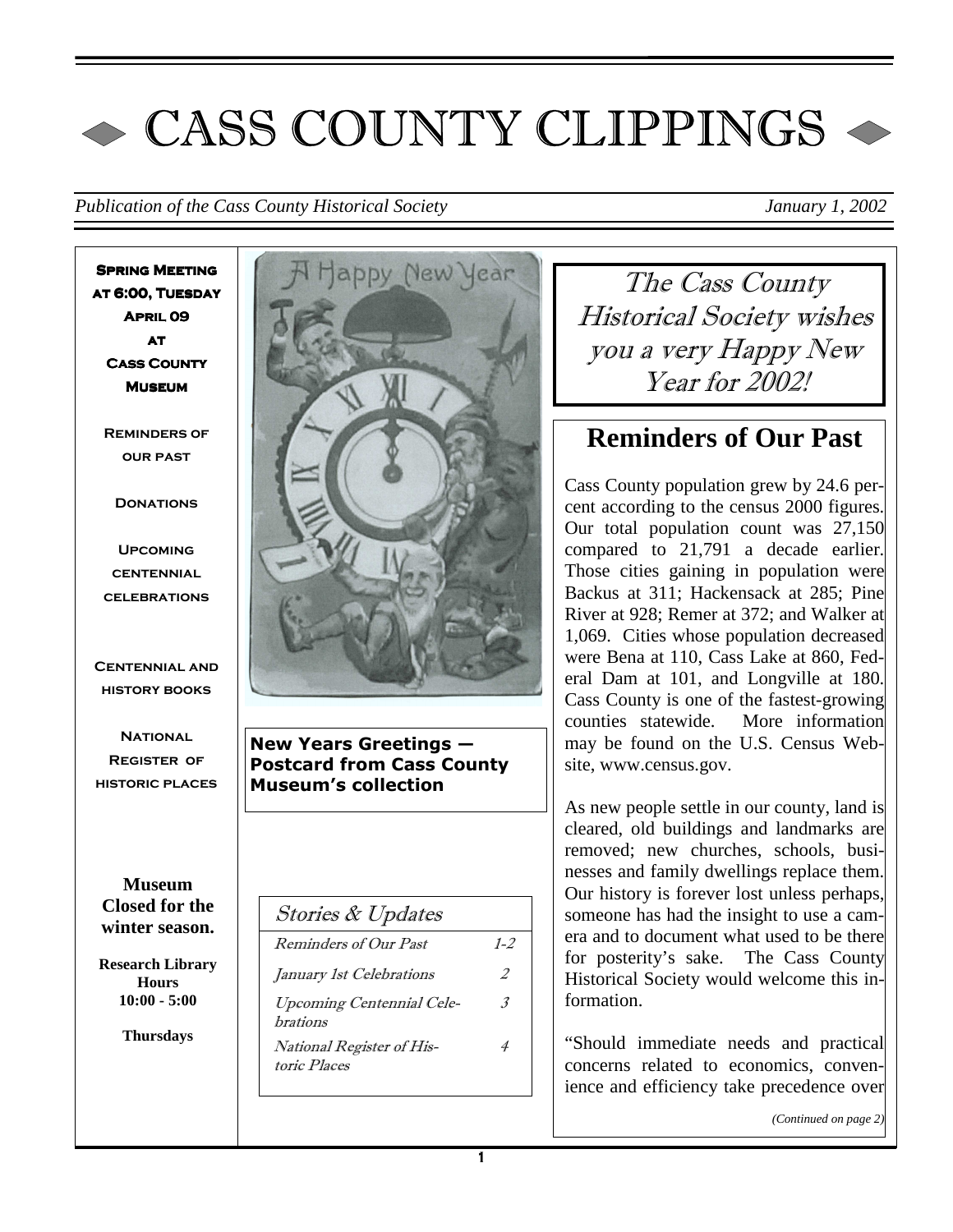#### *(Continued from page 1)*

intangibles like appearance and beauty, that are harder to put into dollars and cents?" (Pilot Independent, May 3, 2001—Don't it always seem to go...Gail DeBoer/Flotsam and Jetsam?) Residents throughout Cass County need to address this issue.

"What was, what is, what might be" (Pine River Journal, May 3, 2001) is an article in which the fate of a century-old landmark, the Pine River Depot, is discussed. This depot was built in 1895 and is the oldest remaining business structure in Pine River. The Depot Delegation is working with the Minnesota Historical Society to preserve the building.

McKinley Township contacted the Museum for help to restore their town hall. The hall was built in 1914 and was used as a meeting place and dance hall with local talent providing the music for dancing. An area fair was held there every fall with displays of local produce. Potluck dinners were often held with a large New Year's Day party.

Wilkinson Township is replacing their own town hall, the Carlson School building, with a new building. The school was built in 1919 and children were educated there until 1952. In October of that year, Gust and Signe Carlson deeded the one-acre site to the township to use as the town hall. They had hoped that the building could be moved to the museum grounds here in Walker.

On May 7, 2001, the city of Walker held a public meeting to obtain public opinion about the future of Block 25 where the historic rock garden, the Conservation Building (home to Leech Lake Area Chamber of Commerce and Walker Wildlife and Indian Artifacts Museum) are located. More than 100 people were in attendance and expressed their opinion to save the block. The Save Block 25 Committee, a sub-committee of the Walker Park & Recreation Board, was asked to explore ways to restore the building. The committee contacted Susan Roth of the Minnesota State Preservation Office who immediately began working on a nomination of this building to the National Register of Historic Places. The committee was notified that the building will be entered on this register sometime early in 2002. Then the committee, city of Walker and Cass County should begin to explore grants and fundraising to provide monies for the work that needs to be done.

It is evident, throughout our county, that Cass County residents recognize and value their heritage. They have a tremendous amount of respect for the trials and tribulations that their forefathers overcame in the settlement of this land. It is fitting that we try to preserve as much as possible. County, City, and local governments need to work together to preserve our rich heritage.

The Cass County Historical Society was organized by 11 members of the Walker Ladies Civic Club and the Isaac Walton League in 1948. The Historical Society was officially organized in April of 1949. Reorganization occurred again in 1956 and the Society was legally incorporated on May 13, 1971 and became a non-profit organization in 1976.

Our mission statement is to collect, preserve, disseminate and interpret the history of our county by publishing historical materials, by holding meetings, by conducting tours, by marking or restoring historic buildings, sites and trails and to operate a museum. We are proud to have managed the Cass County Museum for the past 54 years and hope to continue in the preservation of our rich heritage. To accomplish this task, we ask that you become involved in this group through membership, donation, volunteerism and by supporting us at your local government level.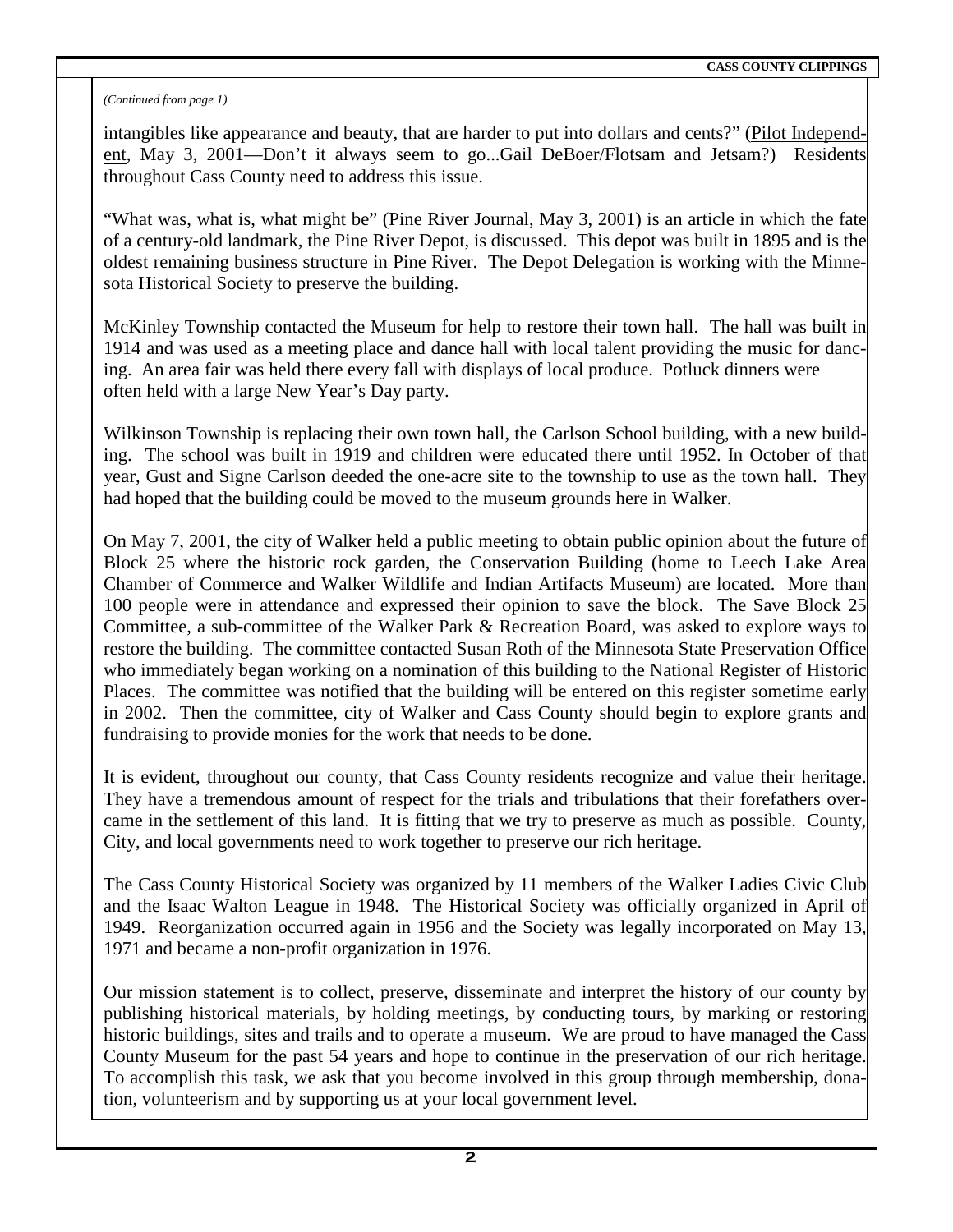## UPCOMING CENTENNIAL CELEBRATIONS

The first centennial celebration of an incorporated city in Cass County was the city of Walker, although Pine River celebrated its settlement in 1973. Cass County's centennial was celebrated in 1997. Cass Lake followed with their centennial in 1999. In the next few years many of our cities will be celebrating their centennials also: **Bena**, October 3, 1906; **Backus**, November 27, 1902; **Hackensack**, June 19, 1903; **Longville**, October 16, 1905. Longville is the only city in Cass County that lost its incorporation status due to a decrease in population when logging operations ceased. It was reincorporated in 1940. The Cass County Historical Society encourages you to become involved in your city's celebration, whether it be with activities or the publishing of your local history. Many cities have published histories which will be cherished by its citizens for years to come. Every committee needs volunteers that will actually be there for the duration of the project. It can be a shared and very enjoyable experience and an opportunity to learn about your city's past and its people who settled there. None of us will be around for the next centennial, so let's do this one up right. There are 52 townships in our county and many of them will also be celebrating their centennials within the next 25 years.

### CENTENNIAL AND HISTORY BOOKS

The Cass County Historical Society still has a supply of the following publications: Cass County Heritage (\$49.95), Walker Centennial (\$29.95), Remer (\$20.00), Boy River (\$20.00), Federal Dam/Gould Twp. (\$20.00), Memories of Sugar Point & Bear Island (\$20.00), and the Battle of Sugar Point (\$15.00). Copies may be mailed priority mail for \$5.00 each with the exception of the Cass County Heritage, which is \$7.50 priority. Mail your request to Cass County Museum, P.O. Box 505, Walker, MN 56484 or call (218) 547-7251 and leave a message.

#### *DONATIONS*

We would like to thank the following for their financial support this past year. We receive support from Cass County which only covers half our budget, so your donations are very important for the successful operation of the museum.

YAH Club, Longville Blind Lake Township Lime Township Wilkinson Township Powers Township Ponto Lake Township Kego Township Turtle Lake Township Boy Lake Township